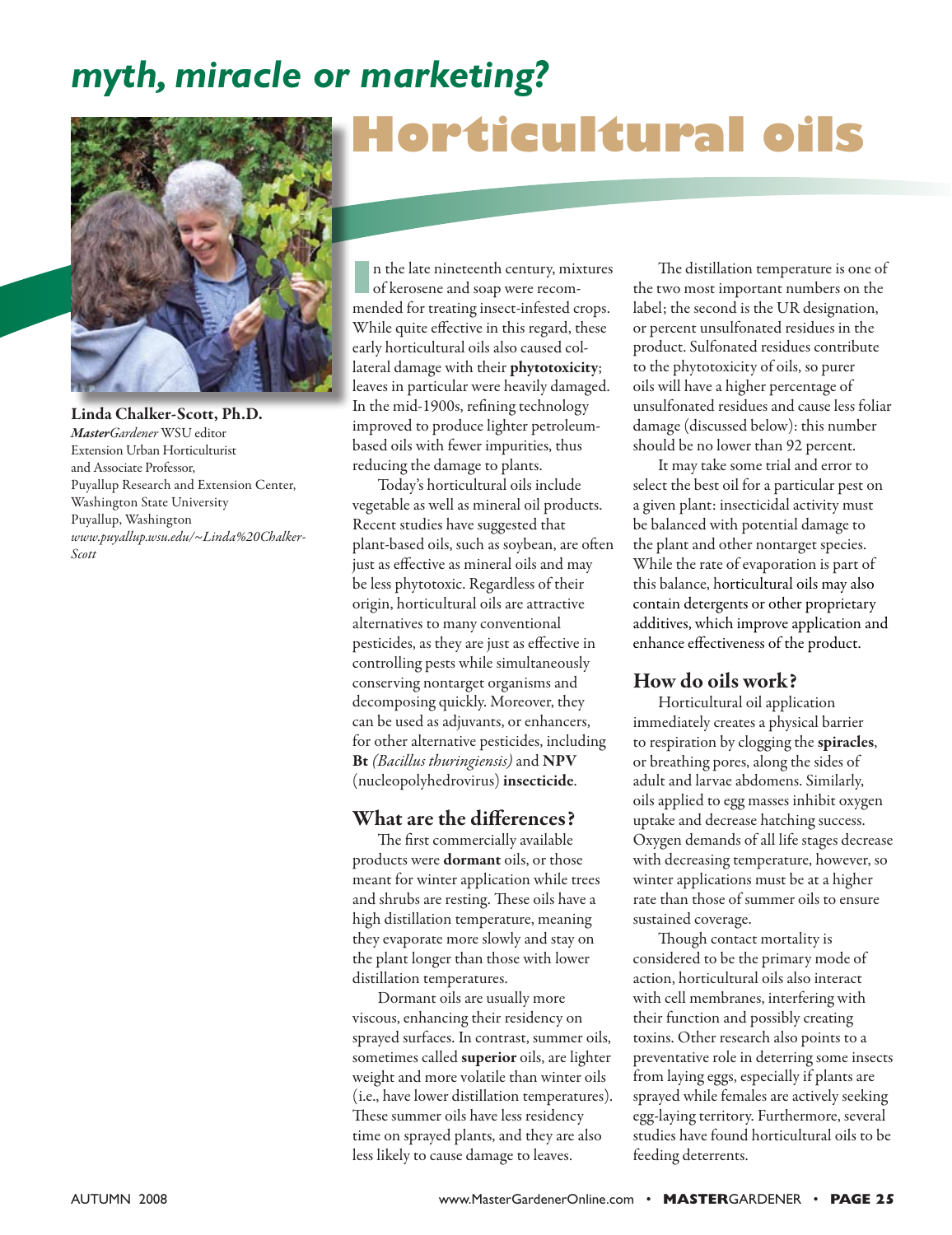

Conflicting information is given regarding the residual effectiveness of horticultural oils. One research group reported that oil effectiveness lasted only 24 hours after application in the field, compared to two weeks postapplication in laboratory or greenhouse settings. However, oils are more quickly degraded and/or evaporated in the field than under more controlled conditions, so these differences in residual effectiveness are not surprising.

There are some conditions under which horticultural oils are not as effective. Wet leaves, or those washed by irrigation or rainfall too soon after application will not retain oils well. Likewise, oils sprayed onto plants with vertical leaves (including ornamental grasses) require a higher application rate and/or a greater viscosity, since the leaf angle enhances oil runoff. And don't waste time and resources using horticultural oils as soil drenches: they only succeed when they contact the targeted pest.

### Are all insects controlled?

Unlike many gardening products that show promise in laboratory experiments but fail under real-world conditions, horticultural oils have been extensively tested in the lab, greenhouse, nursery, and field on a variety of insect pests found on

many species of herbaceous and woody plants. Though not effective on all garden pests, horticultural oils can successfully combat common nuisances including aphids, scale, whiteflies (insects), and mites (arachnids). All are controlled by relatively low concentrations of oil (usually 1-2%) that generally are not phytotoxic. In comparison, slightly higher concentrations (3-5%) are needed for control of members of the orders Coleoptera, Heteroptera, and Lepidoptera. Still, these concentrations are usually not enough to cause leaf damage.

A handful of pests are apparently unaffected by horticultural oil application; for some insects, such as the Eastern tent caterpillar, researchers suspect that their dense hairs may prevent oils from reaching the spicules. Others, such as calico scale or adult beetles, have thick waxy plates or heavy carapaces that inhibit oil penetration. Though technically they do not induce genetic resistance, repeated use of horticultural oils can select for more resistant pest populations, such as scale insects with thicker, less permeable plates.

Choosing which horticultural oil to use is dependent on the life history of the targeted pest. If the insect overwinters on affected plants, then dormant oils can be used; likewise, species that arrive in

**Horticultural oils are easy to apply and are relatively safe even for new growth, provided mixing and application directions are carefully followed.** 

the spring or summer should be treated with oils intended for application during the growing season. In any case, the pest population must be completely covered for the oil to be effective. This means spraying both sides of leaves, growing tips, or anywhere else control is needed.

### Other plant problems

Given their effectiveness on many insect pests, horticultural oils could logically be used to decrease the transmission of insect-borne viruses, and in fact this property has been demonstrated in at least one study.

Several researchers have found widespread success in reducing the incidence of powdery mildew species on susceptible plants including apple, crapemyrtle, lilac, pepper, and rose. Antimicrobial activity against other disease organisms is more sporadic: for instance, one research group found oils to be ineffective against rose blackspot unless inoculum levels were quite low; yet another group reported success in controlling the same disease.

Mixed results have also been reported for treatment of fungi responsible for flyspeck and sooty blotch on apple and bacterial leaf spot on hydrangea and leaf blight on pepper. Still, researchers remain positive that use of horticultural oils and other biopesticides are effective alternatives to synthetics in suppressing foliar diseases.

### What are the drawbacks? Injury to plants

Early formulations of horticultural oils tended to contain impurities that caused damage to the foliage of many plant species. Modern formulations are highly purified and bear little resemblance to those first toxic mixtures of kerosene and other volatile chemicals, and professionals who routinely apply oils report little damage to plant material. Yet the fear of phytotoxicity lingers, so it's worth exploring the circumstances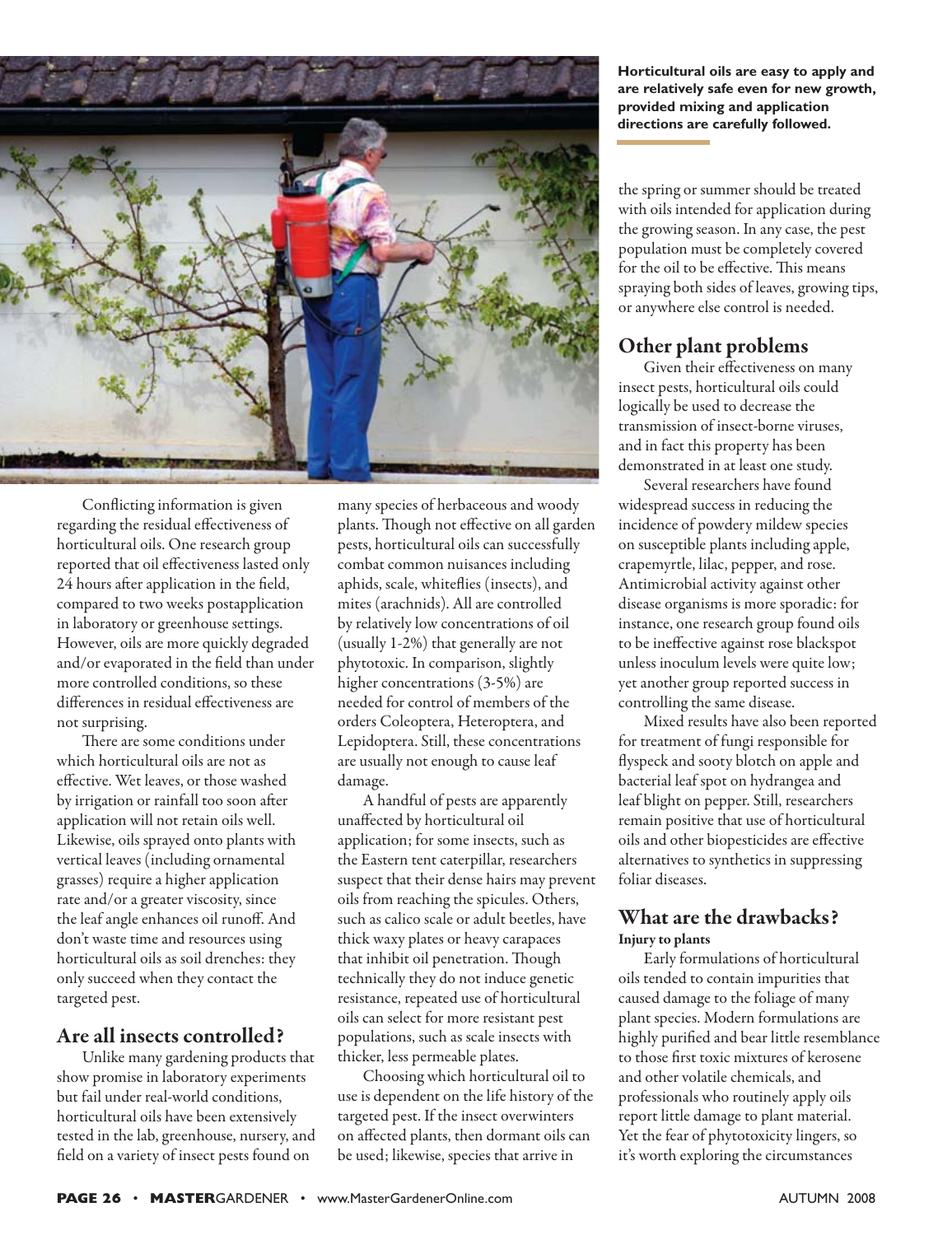under which plants might be damaged by horticultural oils.

While horticultural oils are intended to remain on leaf surfaces to have their pesticidal effects, they often end up inside the leaves as well. Using a variety of imaging techniques, researchers have been able to visualize movement of oils through the stomata and across the cuticle. Once inside, oils are able to move throughout treated leaves and into adjacent, untreated tissues. In some cases, this foliar uptake can result in phytotoxicity, manifesting itself as chlorotic or yellowing leaves, which might then develop brown stippling, necrotic leaf tips and margins, and/or a water-soaked appearance before eventually dying.

Happily, horticultural oils do not cause phytotoxicity to the vast majority of landscape trees and shrubs tested so far, including several "sensitive" species. Even herbaceous species in the greenhouse or landscape are relatively immune to damage. That being said, there are some species that react negatively to correctly applied horticultural oils:

• Junipers and spruces may lose their bluish bloom, as these foliar waxes are oil soluble

• Roses, though others refute this

• Grapevines may show reduced fruit set with repeated use of horticultural oils, though no foliar injury

In addition, phytoxicity can occur even in tolerant species when:

• Oils are applied at too high a rate

• Oil suspension is not constantly agitated, resulting in separation of oil and water

• Leaves are wilted at application time

• Humidity is too high, resulting in reduced oil evaporation

Most actively growing plants are not affected by horticultural oils, especially if they are not under environmental stress. The exception may be seedlings and other tender tissues, which can be injured by lengthy or repeated exposure to oil, though others have found no damage under similar conditions. Trees, shrubs, and vines that are actively used for fruit production may show a decrease in fruit quality parameters if leaves are repeatedly treated with oil; this is most likely due to the decreased photosynthetic ability of leaves with clogged stomata.

Dormant plants are even less likely to have a negative reaction to horticultural oils, tolerating up to four times the recommended spray application (8%) without damage. But it is important to ensure plants are completely dormant before applying winter oils, as they otherwise may be damaging.

Other factors that reportedly will lower the risk of oil phytoxicity include formulations with high percentages of UR (unsulfonated residues), UV radiation absorbers, or vegetable oils. High ambient temperatures apparently are not problematic as long as plants are well hydrated and relative humidity is low.

Paradoxically, phytotoxicity can be a desirable outcome, particularly when the pest in question is a weed. Horticultural oils can be used as carriers for fungal spores or other bioherbicides, and their ability to penetrate waxy leaf surfaces undoubtedly enhances the activity of the control agent.

## **What's the bottom line for using horticultural oils as pesticides? DO**

- Know the life history of a pest and choose the correct seasonal oil.
- Choose oils with the highest percent UR (unsulfonated residues).
- Follow label directions to the letter.
- Use the lowest possible concentration (e.g., 1-2% in summer; 3-4% in winter).
- Keep your oil mixture agitated at all times to prevent separation.
- Apply summer oils to plants with fully hydrated, but dry-surfaced leaves.
- Only apply oils when target pests are present.
- Be sure to cover the target insect completely; the oil will only work if the insect is completely enveloped.
- Be aware of beneficial insects and avoid spraying when they are actively feeding on pests.
- Test spray only a portion of a plant or groupings of plants if concerned about phytotoxicity.

### **DON'T**

- Overuse oils. Like any other pesticide, natural or synthetic, overuse can damage nontarget species and ecosystems.
- Use oils on unregistered insects, arachnids, or diseases.
- Use unregistered vegetable or petroleum-based oils for pest control.
- Use oils as soil drenches.
- Mix with sulfur-containing pesticides. This effectively decreases the UR number and can cause phytotoxicity.
- Apply oils to wilted plants.
- Use oils on seedlings or other tender plant tissues.
- Use oils on conifers or other species with a waxy, bluish cast to their foliage.
- Apply when rain is expected, or when humidity is high (over 90% RH).
- Let oil drift onto water surfaces; it will inhibit oxygen transfer and possibly harm aquatic organisms.